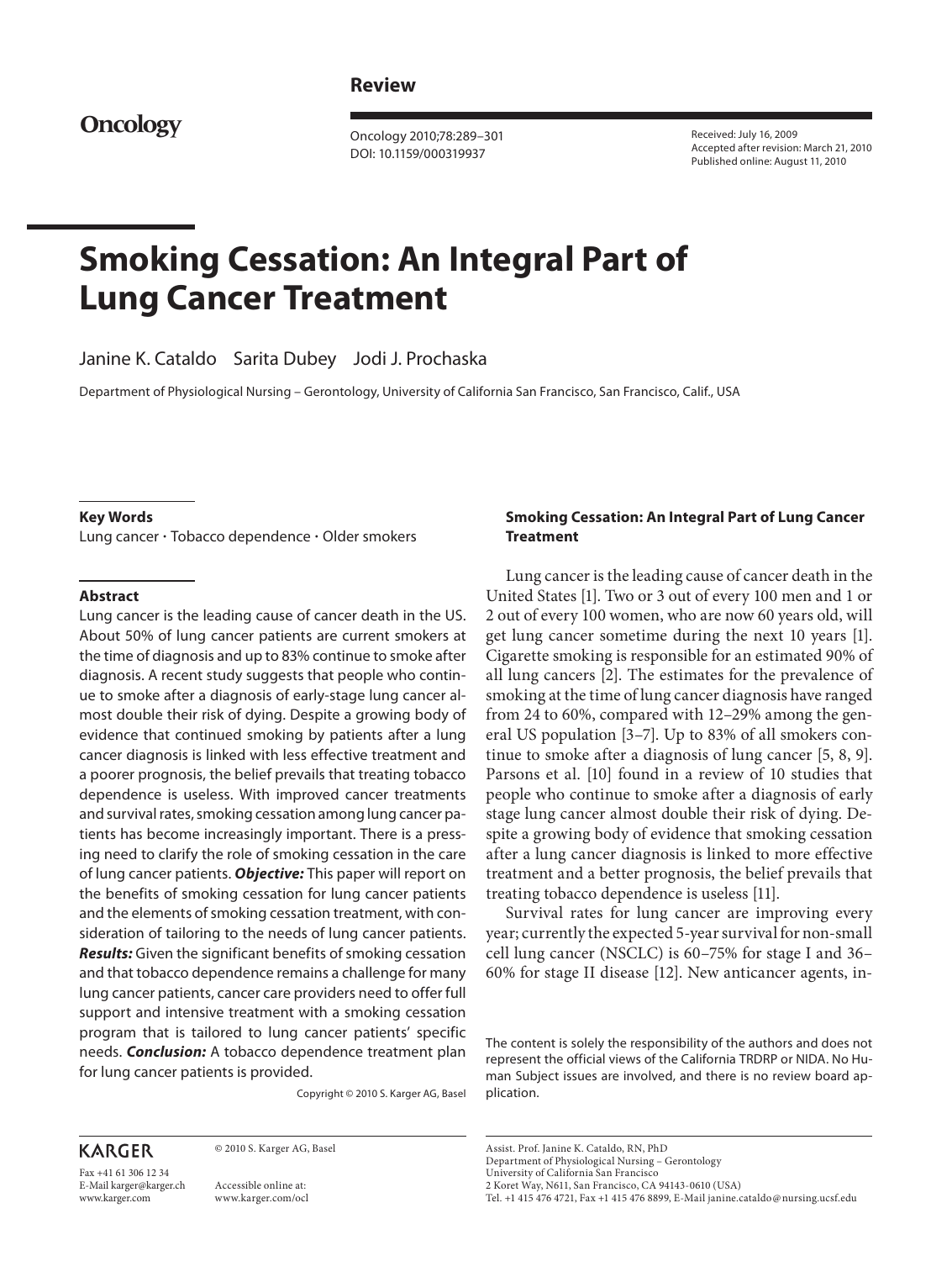cluding angiogenesis and epidermal growth factor receptor inhibitors, have the potential to increase the number of lung cancer survivors [13] . As lung cancer patients experience longer survival times they are more likely to benefit from the quality of life (QOL) improvements that abstinence from smoking can provide [14, 15]. In the past, smoking cessation has not been considered an integral part of the treatment of cancer but, with improved cancer treatments and survival rates, smoking cessation among cancer patients has become increasingly important [16] . There is a pressing need to clarify the role of smoking cessation in the care of lung cancer patients. This paper will report on the benefits of smoking cessation for lung cancer patients and the elements of effective smoking cessation treatment, with consideration of tailoring to the needs of lung cancer patients.

# **Benefits of Smoking Cessation for Lung Cancer Patients**

 Smoking cessation programs for lung cancer patients have long been thought to have more cost than benefit. Slatore et al. [15] developed a decision analysis model to evaluate the cost effectiveness of a smoking cessation intervention initiated immediately before surgical lung resection. The smoking cessation program was found to be cost-effective at both 1 and 5 years postsurgery. Smoking cessation for lung cancer patients yields both immediate and long-term benefits. There are significant positive effects of smoking cessation on the health of lung cancer patients: decreased risk of disease, increased survival time, decreased postoperative complications, increased efficacy of chemotherapy, decreased radiation therapy complications, and improved QOL.

# Immediate Benefits

 The immediate benefits of cessation include improved oxygenation, lowered blood pressure, improved smell, taste, circulation and breathing, increased energy, and improved immune response [17]. Smoking cessation is associated with improved cognitive function, psychological well-being, and self-esteem [18, 19]. Lung cancer patients report after successful smoking cessation all of the same benefits plus decreased fatigue and shortness of breath, increased activity level, and improved performance status, appetite, sleep, and mood [18, 20, 21]. These benefits are of special import because patients with lung cancer have a greater symptom burden than patients with other cancers [22].

# Long-Term Benefits Decreased Risk of Disease

 Patients with pulmonary neoplasms have an increased risk of developing a second tumor of the lung, either at the same time or at a later time. The second tumor can represent an independent primary or a recurrence/metastasis [23]. Smoking cessation can decrease the risk of synchronous multiple primary lung cancer tumors [24], metachronous lung cancers in small cell lung cancer survivors [25], and second primary tumors [25–29].

 Nicotine induces polycyclic aromatic hydrocarbons (PAHs), products of incomplete combustion, which are some of the major lung carcinogens found in tobacco smoke [30]. PAHs are also potent inducers of hepatic enzymes [31]. Many drugs are substrates for hepatic CYP1A2, and their metabolism can be induced in smokers, resulting in a clinically significant decrease in pharmacologic effects. Thus, smokers may require higher doses of drugs that are CYP1A2 substrates. It is important to recognize that these pharmacokinetic drug interactions are caused by the PAHs in tobacco smoke, not the nicotine. Pharmacodynamic drug interactions with tobacco smoke are largely due to nicotine. Because it activates the sympathetic nervous system, nicotine can counter the pharmacologic actions of certain drugs [32] . Nicotine replacement therapy does not contribute to the pharmacokinetic drug interactions discussed in this article [32] .

 Nicotine itself is not carcinogenic, but it has been shown that, in vivo, nicotine can induce the proliferation of lung cancer cell lines, promote angiogenesis, and promote resistance to apoptosis (cell death) induced by chemotherapeutic agents [33]. These events are mediated through the nicotinic acetylcholine receptors (nAChRs) on lung cancer cells which impact on the efficacy of cisplatin, a frequently used chemotherapeutic agent [33]. Nicotine can contribute to the progression of lung cancers because nicotine can promote anchorage-independent growth in NSCLCs and induce morphological changes characteristic of a migratory, invasive phenotype in NSCLCs  $|34|$ .

Tucker [25] found that, compared to the general population, the risk of all second cancers among NSCLC patients was increased 3.5 times. Among those who received chest irradiation, second lung cancer risk was increased 13-fold in comparison to a 7-fold increase among nonirradiated patients. The risk was highest among current smokers; an interaction was present between chest irradiation and continued smoking  $(RR = 21)$ , and a 19-fold risk increase was found among current smokers treated with alkylating agents. A synergism between chest radia-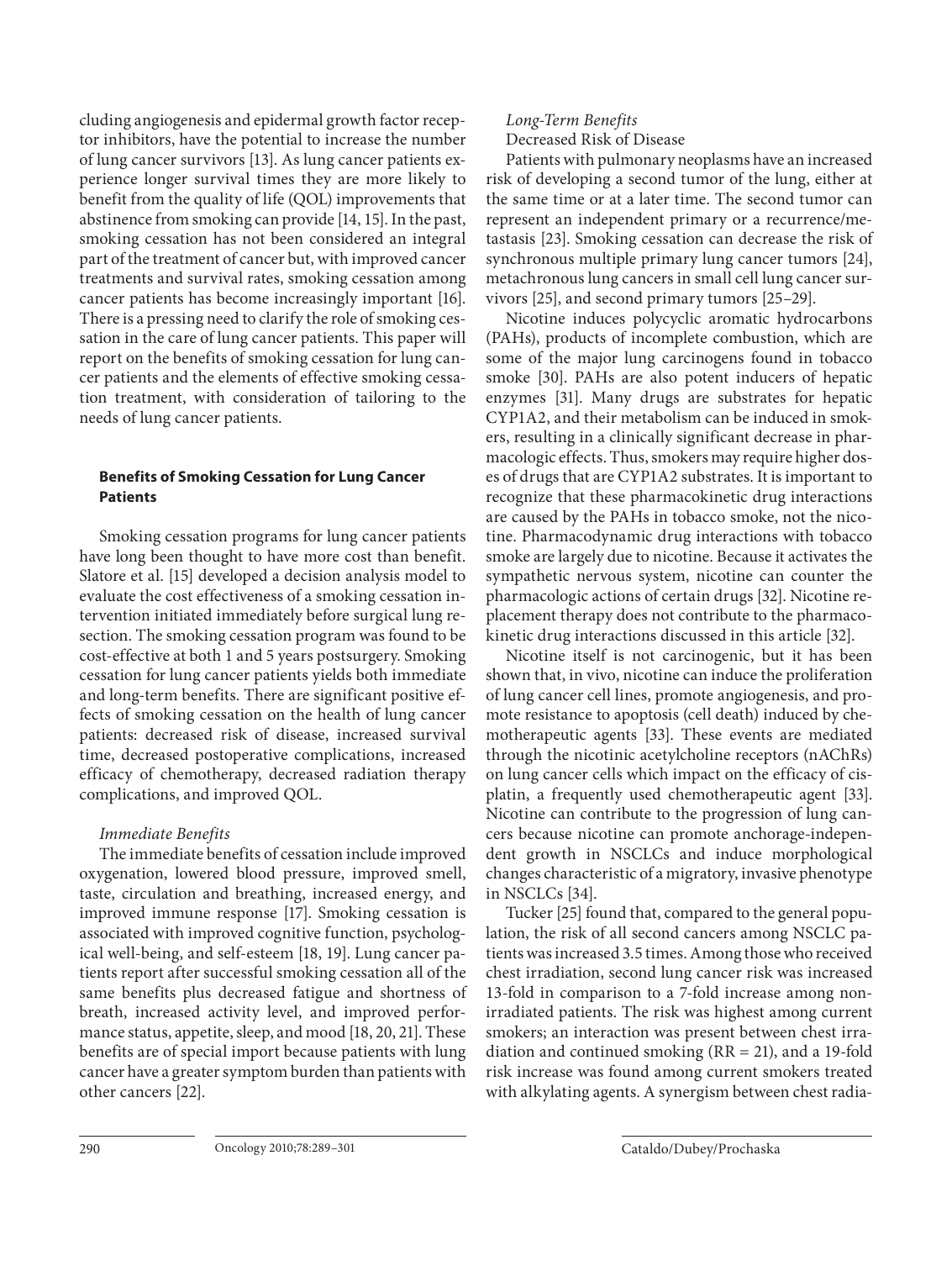tion therapy and smoking in the development of second lung cancers was also found [25] .

Gritz et al. [35] studied smoking behavior in 840 adults with stage I NSCLC; at the time of diagnosis, 60% of the patients were smokers. Two years after diagnosis, 40% of the smokers had quit smoking. According to this study, smoking cessation at the time of diagnosis of lung cancer may reduce the rate of development of metachronous tumors. Richardson et al. [26] found that the relative risk of developing a second lung cancer following curative-intent therapy for squamous cell lung cancer was lower for those who had stopped smoking.

#### Increased Survival Time

 Smoking cessation after a diagnosis of lung cancer has been linked to increased survival time [36, 37]. In a review of smoking cessation after diagnosis of a primary lung tumor, Parsons et al. [10] showed that the associated increase in risk of continuing to smoke is modest at around 20%; the adjusted estimates, however, suggested a more than doubling of the risk of death from continued smoking. Fox et al. [7] found that, among NSCLC patients diagnosed with early-stage disease, current smokers had a poorer prognosis for survival after radiation therapy. In their sample of 237 patients treated with definitive radiation or chemoradiation, 2-year overall survival was calculated from the time of initiation of treatment. Among those with stage I/II disease, current smokers had a 2-year survival rate of 41% and a median survival of 13.7 months while nonsmokers had a 2-year survival rate of 56% and a median survival of 27.9 months ( $p = 0.01$ ). In a study of 5,229 patients with NSCLC and squamous cell lung cancer, the median survival times among those who had never smoked, former smokers, and current smokers with NSCLC were 1.4, 1.3, and 1.1 years, respectively ( $p < 0.01$ ). The relative risk per 10 years of smoking abstinence was 0.85, demonstrating a direct biological effect of smoking on survival [38].

 In a 2003 retrospective review (covering a 10-year period) of studies using a concurrent chemoradiotherapy regimen for patients with limited small cell lung cancer, those who continued to smoke during chemoradiotherapy had poorer survival rates than those who did not [39] . Tammemagi et al. [40] found that current smoking at diagnosis was an important independent predictor of shortened lung cancer survival after adjusting for the baseline covariates age, gender, illicit drug use, adverse symptoms, histology, and stage. The relative risk for smoking (current vs. former/never) was 1.37 (95% CI 1.18–1.59;  $p <$ 0.001).

In 2010, Parsons et al. [10] conducted a systematic review with meta-analysis on evidence that smoking cessation after diagnosis of a primary lung tumor affects prognosis. The review revealed evidence that smoking cessation after diagnosis of early-stage lung cancer improves prognostic outcomes and most of the gain is likely due to reduced cancer progression.

#### Decreased Postoperative Complications

 Nonsmokers are at decreased risk of postoperative complications compared with smokers [41] . Yildizeli et al. [42] assessed operative morbidity and mortality on NSCLC patients that underwent a sleeve lobotomy. Current smoking had a significant effect on the development of postoperative complications including infection, bronchopleural fistula [42], and morbidity and mortality [43].

 In a 2005 prospective study of patients with primary or secondary lung cancer who were undergoing anatomical lung resection, the 4 groups studied were: nonsmokers (21%), past quitters of  $>2$  months' duration (62%), recent quitters of  $\leq$ 2 months' duration (13%), and ongoing smokers (4%). Overall pulmonary complications occurred in 8, 19, 23, and 23% of patients in these groups, respectively, with a significant difference between nonsmokers and all smokers ( $p < 0.03$ ) [44]. The risk of pneumonia was significantly lower in nonsmokers (3%) compared to all smokers (average 11%;  $p < 0.05$ ), with no difference detected among subgroups of smokers ( $p < 0.17$ ). When comparing recent quitters with ongoing smokers, no differences in pulmonary complications of pneumonia were found ( $p < 0.67$ ). A smoking history of  $> 60$ pack-years (OR 2.54; 95% CI 1.28-5.04; p < 0.0008) was independently associated with overall pulmonary complications. In patients undergoing thoracotomy for primary lung cancer or metastatic cancer to the lung, there was no evidence of an increase in pulmonary complications among those who quit smoking within 2 months of having undergone surgery [44].

 Improved Response to Chemotherapy and Radiation Both chemotherapy and radiation treatment are like ly to produce fewer complications and less morbidity among nonsmokers than smokers [5, 45]. Smoking can have detrimental effects on the efficacy of chemotherapy including chemoresistance, chemoinsensitivity, and altered chemotherapeutic levels [5]. Smoking can significantly affect the pharmacokinetics and toxicity profile of some drugs (e.g. irinotecan) [46]. NSCLC patients with constitutional symptoms (i.e. fever, anorexia, and weight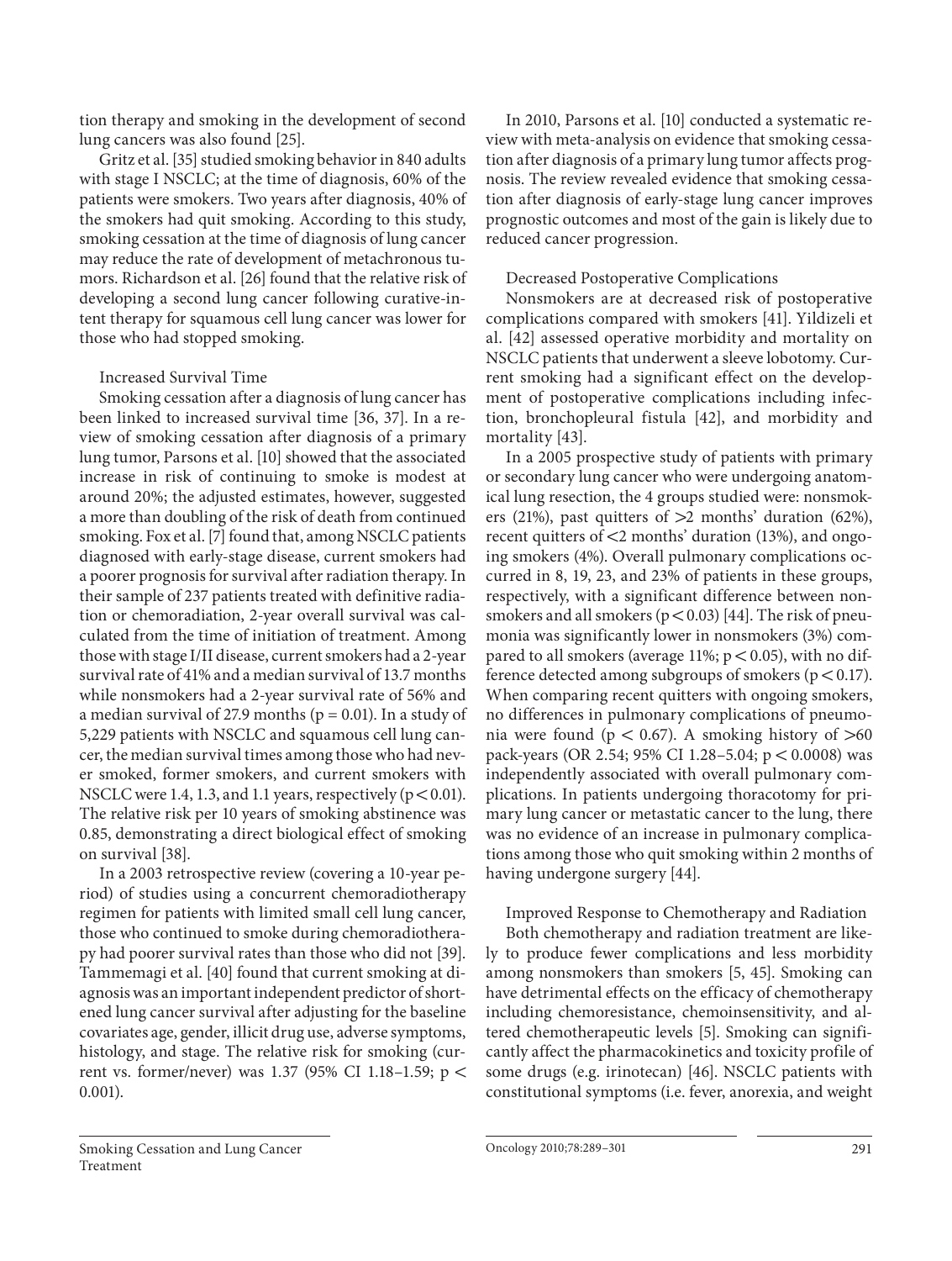loss) and more pack-years of smoking are less likely to respond to chemotherapy [47].

 As previously mentioned, some elements of cigarette smoke are known to affect drug metabolizing CYP enzymes and therefore affect treatment outcome. Nicotine in tobacco smoke can decrease the efficacy of certain drugs because of an increase in the metabolism of the drugs through the induction of hepatic enzymes [31] . Van der Bol et al. [46] found that smoking significantly lowers both the exposure to irinotecan and treatmentinduced neutropenia, indicating a potential risk of treatment failure. Shepherd et al. [48] found that twice the normal dose of erlotinib was required to produce the necessary circulating levels of the drug in smokers compared to never-smokers. In a survival analysis, treatment with erlotinib ( $p < 0.001$ ) and never having smoked  $(p < 0.01)$  were associated with longer progression-free survival. The interaction between smoking status and treatment was significantly predictive of a differential effect on survival [49]. Studies have suggested that exposure to nicotine might negatively impact on the apoptotic potential of chemotherapeutic agents, including cisplatin [33].

 Lung cancer patients who smoke have a 20% greater chance of experiencing radiation pneumonitis [50]. The number of packages per year of cigarette smoking is significantly positively associated with infection in patients with NSCLC during radiotherapy [51]. Fox et al. [7] found that, among NSCLC patients diagnosed with early stage disease, current smokers had a poorer prognosis for survival after radiation therapy.

# Improved QOL

 The cessation of smoking after a lung cancer diagnosis has been consistently linked to an increase in QOL [7, 20, 26-29, 52]. Garces et al. [20] found that persistent cigarette smoking after a lung cancer diagnosis negatively impacted QOL scores. The adjusted mean total Lung Cancer Symptom Scale (LCSS) scores for never-smokers and persistent smokers were 17.6 and 28.7, respectively ( $p <$ 0.0001), with higher scores indicating greater severity of symptoms. Myrdal et al. [53] found that patients who smoked after surgery experienced impaired QOL compared with nonsmokers, and they had significantly lower scores for mental health and vitality than former smokers who stopped smoking at the time of surgery or before and than those who had never smoked.

 Performance status is an important factor in QOL. In a recent study, records were reviewed for 206 patients with NSCLC; those who quit smoking after the diagnosis maintained a better performance status at 6 and 12 months, regardless of disease stage, age, race, sex, therapy types, and comorbidities, than those who continued to smoke. Those who quit smoking maintained a better performance status at 0–6 months (OR 7.09; 95% CI 1.99– 25.3) and at 0–12 months (OR 6.99; 95% CI 1.76–27.7) than those who continued smoking [21] .

 Although the benefits of cessation are extensive, they are not generally known to lung cancer patients and their clinicians. The specific benefits of smoking cessation (both immediate and long-term) that relate to lung cancer symptom distress need to be incorporated into smoking cessation interventions. Tobacco dependence should be treated at the time of diagnosis of lung cancer, during treatment, and posttreatment.

#### **Tobacco Dependence Treatment**

 Given the critical negative health effects of smoking on lung cancer survival and the major health benefits of smoking cessation, it is important that cancer care providers adopt the role of tobacco cessation treatment providers. The following section presents the clinical practice guidelines for treating tobacco dependence with a specific focus on the cancer care providers' role.

 Current guidelines for treatment of tobacco dependence have been published by the US Public Health Service in 2000 and updated in 2008 [54]. The guidelines recommend use of the '5 A's': clinicians should ask all patients about tobacco use, advise smokers to quit, assess willingness to make a quitting attempt, assist patients with quitting smoking, and arrange follow-up (table 1).

# Pharmacotherapy

 In addition to counseling, all smokers attempting cessation should receive pharmacotherapy [55]. First-line, FDA-approved medications for smoking cessation include nicotine replacement therapies (NRT), bupropion sustained release (SR), and varenicline (Chantix) (table 2). An excellent resource that provides accurate, upto-date pharmacotherapy information for smoking cessation treatment, including dosing, precautions, side effects, and costs is: 'Rx for Change', sponsored by the University of California, San Francisco School of Pharmacy (http://rxforchange.ucsf.edu). Rx for Change for Cancer Care Providers is a brief curriculum designed specifically for treating tobacco dependence in cancer patients and survivors.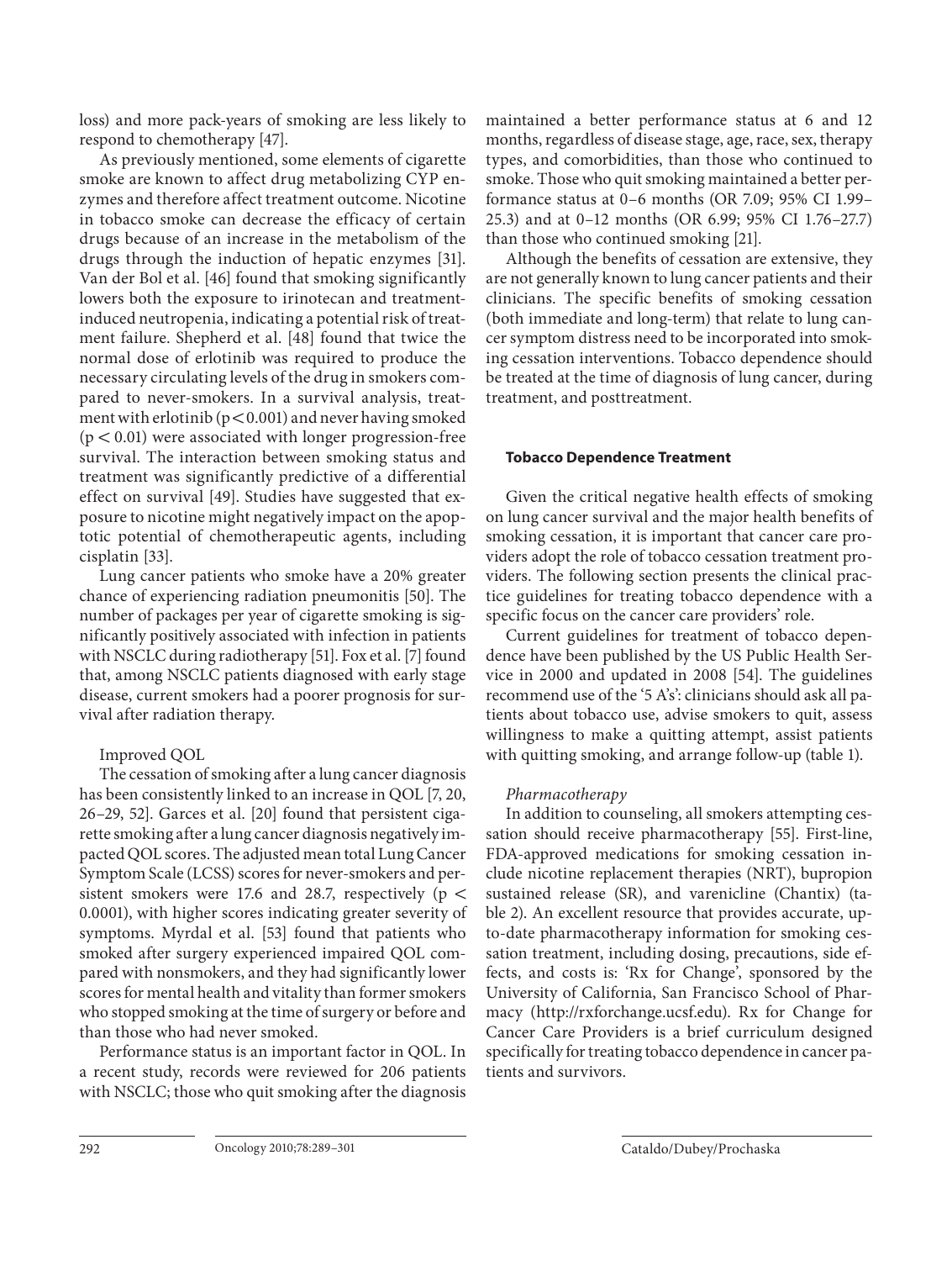Table 1. The five A's of tobacco dependence treatment adapted for lung cancer patients

 Ask. The most important first step to treating tobacco dependence is identifying tobacco users. Clinicians may be reluctant to ask lung cancer patients if they smoke; this may be due to misinformation about the benefits of treatment or as a result of an underlying belief that it is 'too late' [11]. Ask every patient at every contact if they smoke tobacco.

 Assessment. The primary goal of assessment is to determine the patient's readiness to quit, which will inform the type of assistance provided in the next step. Readiness to quit smoking has been conceptualized as a series of stages from precontemplation (no immediate intention to stop smoking) to contemplation (intending to quit in the next 6 months), preparation (considering quitting in the next month), action (quitting smoking for less than 6 months), and maintenance (smoke-free for at least 6 months) [92].

 Advise. All smokers should be advised to quit smoking. The advice should be clear, strong, and compassionate. Ideally, link the advice to the patient's individual clinical situation. For example, 'Quitting smoking is critical to maximizing your recovery from surgery, your chemotherapy efficacy, and your long-term survival' [54].

 Assist. If the patient is unwilling to make a quitting attempt (precontemplation or contemplation), the clinician should provide education and a motivational intervention to increase the perceived benefits of quitting smoking, help to address barriers to quitting (e.g. concerns about nicotine withdrawal, stress), and arrange to address tobacco dependence at the next visit to the clinic. If the patient is ready to quit in the next 30 days (preparation stage), behavioral strategies should be emphasized with a set quitting date, a quitting plan developed, and cessation pharmacotherapy prescribed, as appropriate. A patient in action, who recently quit within the last 6 months, will need continued support and encouragement and reminders regarding the need to abstain from all tobacco use – not even a puff. A patient in maintenance, who has been off of tobacco for more than 6 months, is usually stable but often needs to be reminded to remain vigilant for potential triggers for relapse [54].

 Arrange. Research indicates a dose response relationship between increased patient success with quitting smoking and increased clinical contacts [54]. Further, attention to tobacco use by more clinical team members increases the likelihood of patients successfully quitting smoking. Any clinician can initiate the quitting process by asking and advising and then assisting with cessation and arranging follow-up or referring the patient to additional resources (e.g. quit smoking groups, toll-free quit lines).

 • Nicotine Replacement Therapy. NRT is based on the principle that nicotine is the dependence-producing constituent of cigarette smoking and that smoking cessation can be achieved by replacing nicotine without the toxins in cigarette smoke [56]. The goal is to relieve the symptoms of withdrawal, which allows

the patient to focus on conditioning factors when attempting to stop smoking. NRT products are currently available over the counter and are the first-line medication choice of many smokers attempting to quit on their own. Because NRT has been deemed safe and effective and major side effects are very rare, they should be recommended to all smokers including cancer patients, except for those few for whom they are medically contraindicated. These include patients with underlying cardiovascular disease: recent myocardial infarctions, life-threatening arrhythmias, and severe angina. NRT is not recommended for smokeless tobacco users or individuals smoking fewer than 10 cigarettes per day [54] . Patient education and follow-up is important for successful cessation. Dose tapering is not required when discontinuing treatment.

- Bupropion (SR). Bupropion SR is a norepinephrine and dopamine re-uptake blocker and is also commonly used as an antidepressant. Its clinical effects are a decreased craving for cigarettes and symptoms of nicotine withdrawal [54]. Clinical trials have demonstrated bupropion's efficacy as a smoking cessation adjunct in populations of individuals who have a history of major depressive disorder, as well as those who do not [57]. Bupropion SR can be safely used with NRT. However, it should be avoided in patients with an increased risk for seizures. The possibility of age-related slower drug clearance mandates a modification of the standard bupropion dosing protocol: 150 mg/day for the first week; if no adverse effects occur, increase to 300 mg for the second week; if no adverse effects occur, maintain this dosage for 12 weeks [58].
- Varenicline (Chantix). Varenicline is a partial nicotinic agonist; it binds to the nicotinic receptors, thereby preventing nicotine binding. This partial agonist activity induces receptor stimulation and reduces withdrawal symptoms during cessation. Varenicline blocks the dopaminergic stimulation responsible for the reinforcement and reward associated with smoking [59]. This action reduces the craving for cigarettes. The effectiveness of varenicline in smoking cessation was demonstrated in 6 clinical trials. Five of the 6 studies were randomized, controlled, clinical trials in which varenicline was shown to be superior to the placebo in helping people quit smoking. In 2 of the 5 placebocontrolled studies, varenicline-treated patients were more successful in giving up smoking than patients treated with bupropion [60–62] .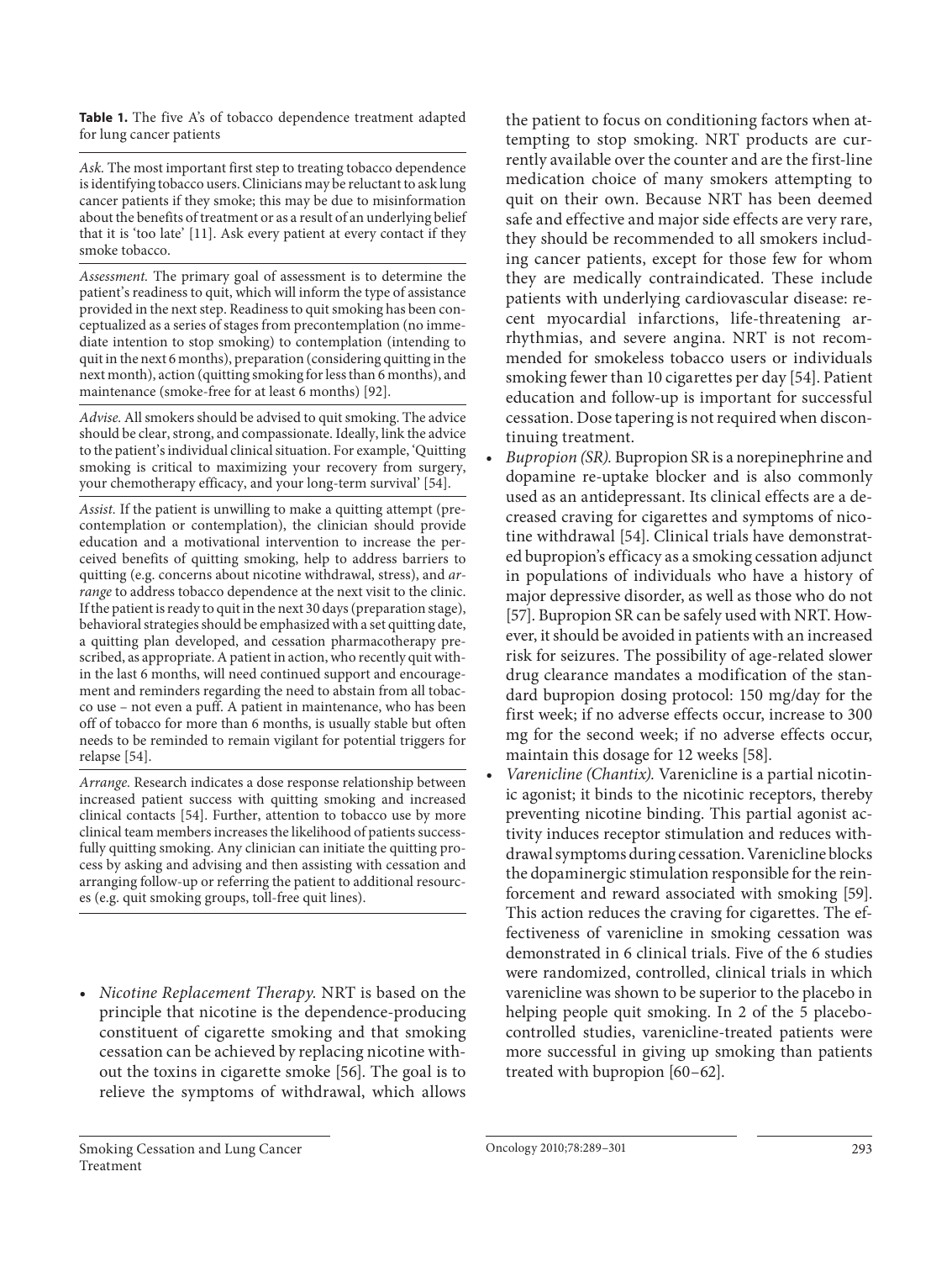**Table 2.** Pharmacologic product guide: FDA-approved medications for smoking cessation

| NRT formulations                                                                                                                                                                                                                                                                                                                                                                                                                                                                                                                                                                                                        |                                                                                                                                                                                                                                                                                                                                                                                                                                                                                             |                                                                                                                                                                                                                                                                                                                                                                               |                                                                                                                                                                                                                                                                                                                                                                                                             |                                                                                                                                                                                                                                                                                                                                                                                                                                                                                                             |  |  |
|-------------------------------------------------------------------------------------------------------------------------------------------------------------------------------------------------------------------------------------------------------------------------------------------------------------------------------------------------------------------------------------------------------------------------------------------------------------------------------------------------------------------------------------------------------------------------------------------------------------------------|---------------------------------------------------------------------------------------------------------------------------------------------------------------------------------------------------------------------------------------------------------------------------------------------------------------------------------------------------------------------------------------------------------------------------------------------------------------------------------------------|-------------------------------------------------------------------------------------------------------------------------------------------------------------------------------------------------------------------------------------------------------------------------------------------------------------------------------------------------------------------------------|-------------------------------------------------------------------------------------------------------------------------------------------------------------------------------------------------------------------------------------------------------------------------------------------------------------------------------------------------------------------------------------------------------------|-------------------------------------------------------------------------------------------------------------------------------------------------------------------------------------------------------------------------------------------------------------------------------------------------------------------------------------------------------------------------------------------------------------------------------------------------------------------------------------------------------------|--|--|
| gum                                                                                                                                                                                                                                                                                                                                                                                                                                                                                                                                                                                                                     | lozenge                                                                                                                                                                                                                                                                                                                                                                                                                                                                                     | transdermal patch                                                                                                                                                                                                                                                                                                                                                             | nasal spray                                                                                                                                                                                                                                                                                                                                                                                                 | oral inhaler                                                                                                                                                                                                                                                                                                                                                                                                                                                                                                |  |  |
| Product<br>Nicorette <sup>1</sup> , generic<br><b>OTC</b><br>$2$ and $4$ mg<br>Original, cinnamon, fruit, mint<br>(various), and orange                                                                                                                                                                                                                                                                                                                                                                                                                                                                                 | Commit <sup>1</sup> , generic<br><b>OTC</b><br>2 and 4 mg<br>Cappuccino, cherry, original<br>(light-mint), and mint                                                                                                                                                                                                                                                                                                                                                                         | NicoDerm $CQ1$ , generic <sup>2</sup><br>OTC (NicoDerm CQ, generic)<br>Rx (generic)<br>7, 14, and 21 mg (24-hour release)                                                                                                                                                                                                                                                     | Nicotrol NS <sup>3</sup><br>Rx<br>Metered spray<br>$0.5$ mg nicotine in 50 $\mu$ l<br>aqueous nicotine solution                                                                                                                                                                                                                                                                                             | Nicotrol inhaler <sup>3</sup><br>Rx<br>10-mg cartridge delivers 4 mg<br>inhaled nicotine vapor                                                                                                                                                                                                                                                                                                                                                                                                              |  |  |
| Precautions<br>Recent $(\leq 2$ weeks) myocardial<br>infarction<br>Serious underlying arrhythmias<br>Serious or worsening angina<br>pectoris<br>Temporomandibular joint disease<br>Pregnancy <sup>4</sup> and breastfeeding<br>Adolescents (<18 years)                                                                                                                                                                                                                                                                                                                                                                  | Recent $(\leq 2$ weeks) myocardial infarction<br>Serious underlying arrhythmias<br>Serious or worsening angina pectoris<br>Pregnancy <sup>4</sup> and breastfeeding<br>Adolescents (<18 years)                                                                                                                                                                                                                                                                                              | Recent $(\leq 2$ weeks) myocardial<br>infarction<br>Serious underlying arrhythmias<br>Serious or worsening angina<br>pectoris<br>Pregnancy <sup>4</sup> (Rx formulations,<br>category D) and breastfeeding<br>Adolescents (<18 years)                                                                                                                                         | Recent $(\leq 2$ weeks)<br>myocardial infarction<br>Serious underlying<br>arrhythmias<br>Serious or worsening angina<br>pectoris<br>Underlying chronic nasal<br>disorders (rhinitis, nasal<br>polyps, and sinusitis)<br>Severe reactive airway disease<br>Pregnancy <sup>4</sup> (category D) and<br>breastfeeding<br>Adolescents (<18 years)                                                               | Recent ( $\leq$ 2 weeks)<br>myocardial infarction<br>Serious underlying<br>arrhythmias<br>Serious or worsening angina<br>pectoris<br>Bronchospastic disease<br>Pregnancy <sup>4</sup> (category D) and<br>breastfeeding<br>Adolescents (<18 years)                                                                                                                                                                                                                                                          |  |  |
| Dosing<br>$\geq$ 25 cigarettes/day: 4 mg<br><25 cigarettes/day: 2 mg<br>Week 1-6: 1 piece q 1-2 h<br>Week 7-9: 1 piece q 2-4 h<br>Week 10-12: 1 piece q 4-8 h<br>Maximum: 24 pieces/day<br>Chew each piece slowly<br>Park between cheek and gum when<br>peppery or tingling sensation<br>appears ( $\sim$ 15-30 chews)<br>Resume chewing when taste or<br>tingle fades<br>Repeat chew/park steps until most<br>of the nicotine is gone (taste or<br>tingle does not return; generally 30<br>min)<br>Park in different areas of mouth<br>No food or beverages 15 min<br>before or during use<br>Duration: up to 12 weeks | 1st cigarette ≤30 min after waking: 4 mg<br>1st cigarette > 30 min after waking: 2 mg<br>Week 1-6: 1 lozenge q 1-2 h<br>Week 7-9: 1 lozenge q 2-4 h<br>Week 10-12: 1 lozenge q 4-8 h<br>Maximum: 20 lozenges/day<br>Allow to dissolve slowly (20-30 min)<br>Nicotine release may cause a warm,<br>tingling sensation<br>Do not chew or swallow<br>Occasionally rotate to different areas of<br>the mouth<br>No food or beverages 15 min before or<br>during use<br>Duration: up to 12 weeks | $>10$ cigarettes/day<br>21 mg/day $\times$ 4 weeks (generic)<br>21 mg/day $\times$ 6 weeks (NicoDerm<br>CO)<br>14 mg/day $\times$ 2 weeks<br>7 mg/day $\times$ 2 weeks<br>$\leq$ 10 cigarettes/day<br>14 mg/day $\times$ 6 weeks<br>7 mg/day × 2 weeks<br>May wear patch for 16 h if patient<br>experiences sleep disturbances<br>(remove at bedtime)<br>Duration: 8-10 weeks | $1-2$ doses/h<br>$(8-40$ doses/day)<br>One dose $= 2$ sprays $(1 \text{ in}$<br>each nostril); each spray de-<br>livers 0.5 mg of nicotine to<br>the nasal mucosa<br>Maximum:<br>5 doses/h<br>40 doses/day<br>For best results, initially use<br>at least 8 doses/day<br>Patients should not sniff,<br>swallow, or inhale through<br>the nose as the spray is being<br>administered<br>Duration: 3-6 months | 6-16 cartridges/day<br>Individualize dosing; initially<br>use 1 cartridge q 1-2 h<br>Best effects with continuous<br>puffing for 20 min<br>Initially use at least<br>6 cartridges/day<br>Nicotine in cartridge is<br>depleted after 20 min of active<br>puffing<br>Patient should inhale into<br>back of throat or puff in short<br>breaths<br>Do NOT inhale into the lungs<br>(like a cigarette) but 'puff' as<br>if lighting a pipe<br>Open cartridge retains<br>potency for 24 h<br>Duration: 3-6 months |  |  |
| Adverse effects<br>Mouth/jaw soreness<br>Hiccups<br>Dyspepsia<br>Hypersalivation<br>Effects associated with incorrect<br>chewing technique<br>Lightheadedness<br>Nausea/vomiting<br>Throat and mouth irritation                                                                                                                                                                                                                                                                                                                                                                                                         | Nausea<br>Hiccups<br>Cough<br>Heartburn<br>Headache<br>Flatulence<br>Insomnia                                                                                                                                                                                                                                                                                                                                                                                                               | Local skin reactions (erythema,<br>pruritus, and burning)<br>Headache<br>Sleep disturbances (insomnia and<br>abnormal/vivid dreams);<br>associated with nocturnal nicotine<br>absorption                                                                                                                                                                                      | Nasal and/or throat irritation<br>(hot, peppery, or burning<br>sensation)<br>Rhinitis<br>Tearing<br>Sneezing<br>Cough<br>Headache                                                                                                                                                                                                                                                                           | Mouth and/or throat<br>irritation<br>Cough<br>Headache<br>Rhinitis<br>Dyspepsia<br>Hiccups                                                                                                                                                                                                                                                                                                                                                                                                                  |  |  |
| Advantages<br>Might satisfy oral cravings<br>Might delay weight gain<br>Patients can titrate therapy to<br>manage withdrawal symptoms<br>Variety of flavors are available                                                                                                                                                                                                                                                                                                                                                                                                                                               | Might satisfy oral cravings<br>Might delay weight gain<br>Easy to use and conceal<br>Patients can titrate therapy to manage<br>withdrawal symptoms<br>Variety of flavors are available                                                                                                                                                                                                                                                                                                      | Provides consistent nicotine levels<br>over 24 h<br>Easy to use and conceal<br>Once daily dosing is associated<br>with fewer compliance problems                                                                                                                                                                                                                              | Patients can titrate therapy to<br>rapidly manage withdrawal<br>symptoms                                                                                                                                                                                                                                                                                                                                    | Patients can titrate therapy to<br>manage withdrawal<br>symptoms<br>Mimics hand-to-mouth ritual<br>of smoking (could also be<br>perceived as a disadvantage)                                                                                                                                                                                                                                                                                                                                                |  |  |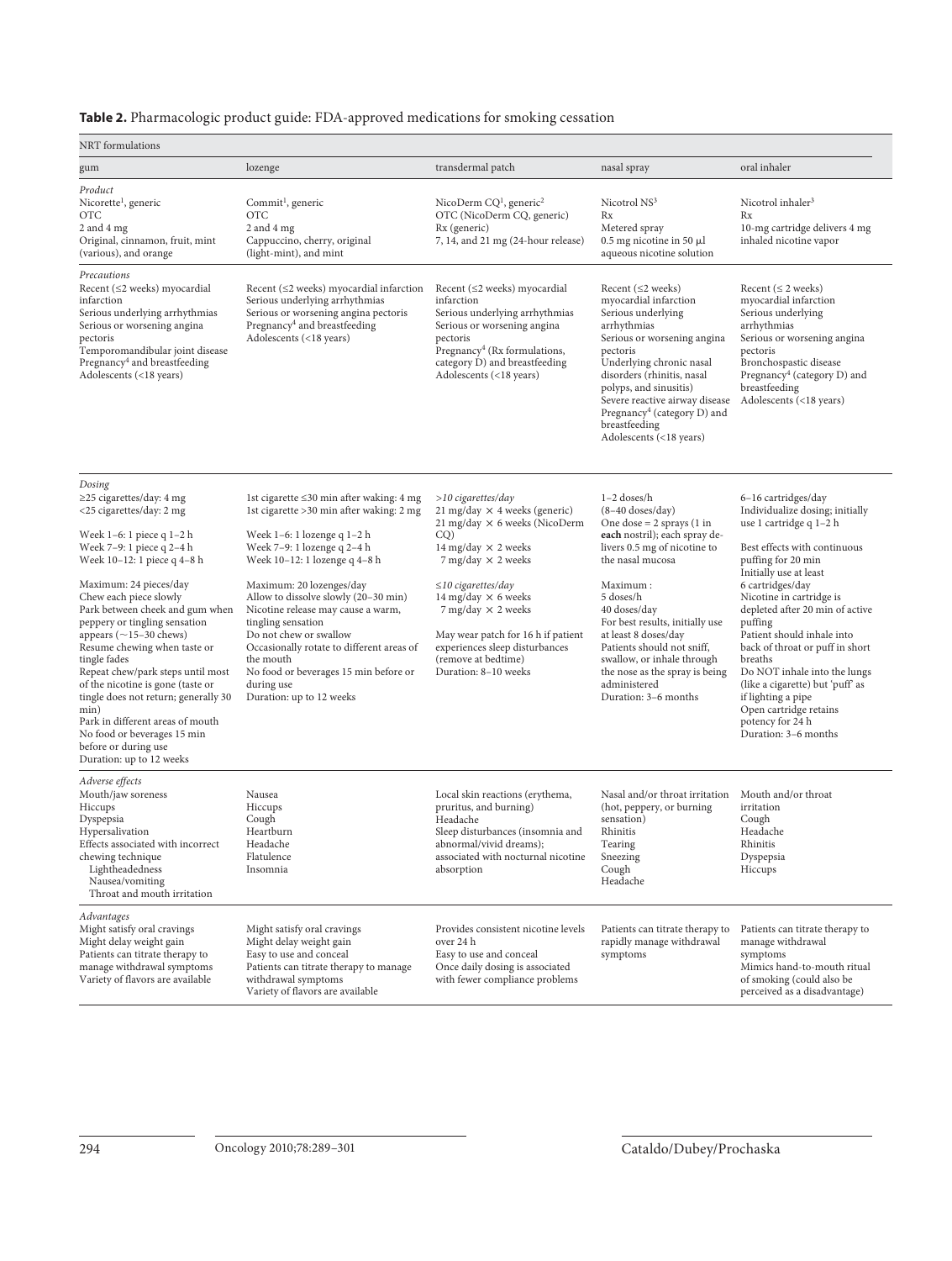| <b>Bupropion SR</b>                                                                                                                                                                                                                                                                                                                                                                        | Varenicline                                                                                                                                                                                                                                                                                                                                                                                                  |
|--------------------------------------------------------------------------------------------------------------------------------------------------------------------------------------------------------------------------------------------------------------------------------------------------------------------------------------------------------------------------------------------|--------------------------------------------------------------------------------------------------------------------------------------------------------------------------------------------------------------------------------------------------------------------------------------------------------------------------------------------------------------------------------------------------------------|
| Zyban <sup>1</sup> , generic<br>Rx<br>150-mg RS tablet                                                                                                                                                                                                                                                                                                                                     | Chantix <sup>3</sup><br>Rx<br>0.5- and 1-mg tablets                                                                                                                                                                                                                                                                                                                                                          |
| Concomitant therapy with medications or medical conditions known to lower<br>the seizure threshold<br>Severe hepatic cirrhosis<br>Pregnancy <sup>4</sup> (category C) and breastfeeding<br>Adolescents (<18 years)                                                                                                                                                                         | Severe renal impairment (dosage adjustment is necessary)<br>Pregnancy <sup>4</sup> (category C) and breastfeeding<br>Adolescents (<18 years)                                                                                                                                                                                                                                                                 |
| Warning<br>BLACK-BOX WARNING for neuropsychiatric symptoms <sup>5</sup><br>Contraindications<br>Seizure disorder<br>Concomitant bupropion (e.g. Wellbutrin) therapy<br>Current or prior diagnosis of bulimia or anorexia nervosa<br>Simultaneous abrupt discontinuation of alcohol or sedatives/benzodiazepines<br>MAO inhibitor therapy in previous 14 days                               | Warnings<br>BLACK-BOX WARNING for neuropsychiatric symptoms <sup>5</sup><br>Safety and efficacy have not been established in patients with serious<br>psychiatric illness                                                                                                                                                                                                                                    |
| 150 mg p.o. q AM $\times$ 3 days, then<br>150 mg p.o. b.i.d.<br>Do not exceed 300 mg/day<br>Patients should begin therapy 1-2 weeks prior to quitting date<br>Allow at least 8 h between doses<br>Avoid bedtime dosing to minimize insomnia<br>Dose tapering is not necessary<br>Can be used safely with NRT<br>Duration: 7-12 weeks, with maintenance up to 6 months in selected patients | Days 1-3: 0.5 mg p.o. q AM<br>Days 4-7: 0.5 mg p.o. b.i.d.<br>Weeks 2-12: 1 mg p.o. b.i.d.<br>Patients should begin therapy 1 week prior to quitting date<br>Take dose after eating, with a full glass of water<br>Dose tapering is not necessary<br>Nausea and insomnia are side effects that are usually temporary<br>Duration: 12 weeks; an additional 12-week course may be used in<br>selected patients |

Insomnia Dry mouth Nervousness/difficulty concentrating Rash Constipation Seizures [risk is  $1/1,000$  (0.1%)]

Easy to use; oral formulation might be associated with fewer compliance problems Might delay weight gain Can be used with NRT Might be beneficial in patients with depression

Duration: 7–12 weeks, with maintenance up to 6 months in selected patients

Nausea Sleep disturbances (insomnia and abnormal/vivid dreams) Constipation Flatulence Vomiting Neuropsychiatric symptoms (see 'Precautions', above)

Easy to use; oral formulation might be associated with fewer compliance problems Offers a new mechanism of action for patients who have failed other agents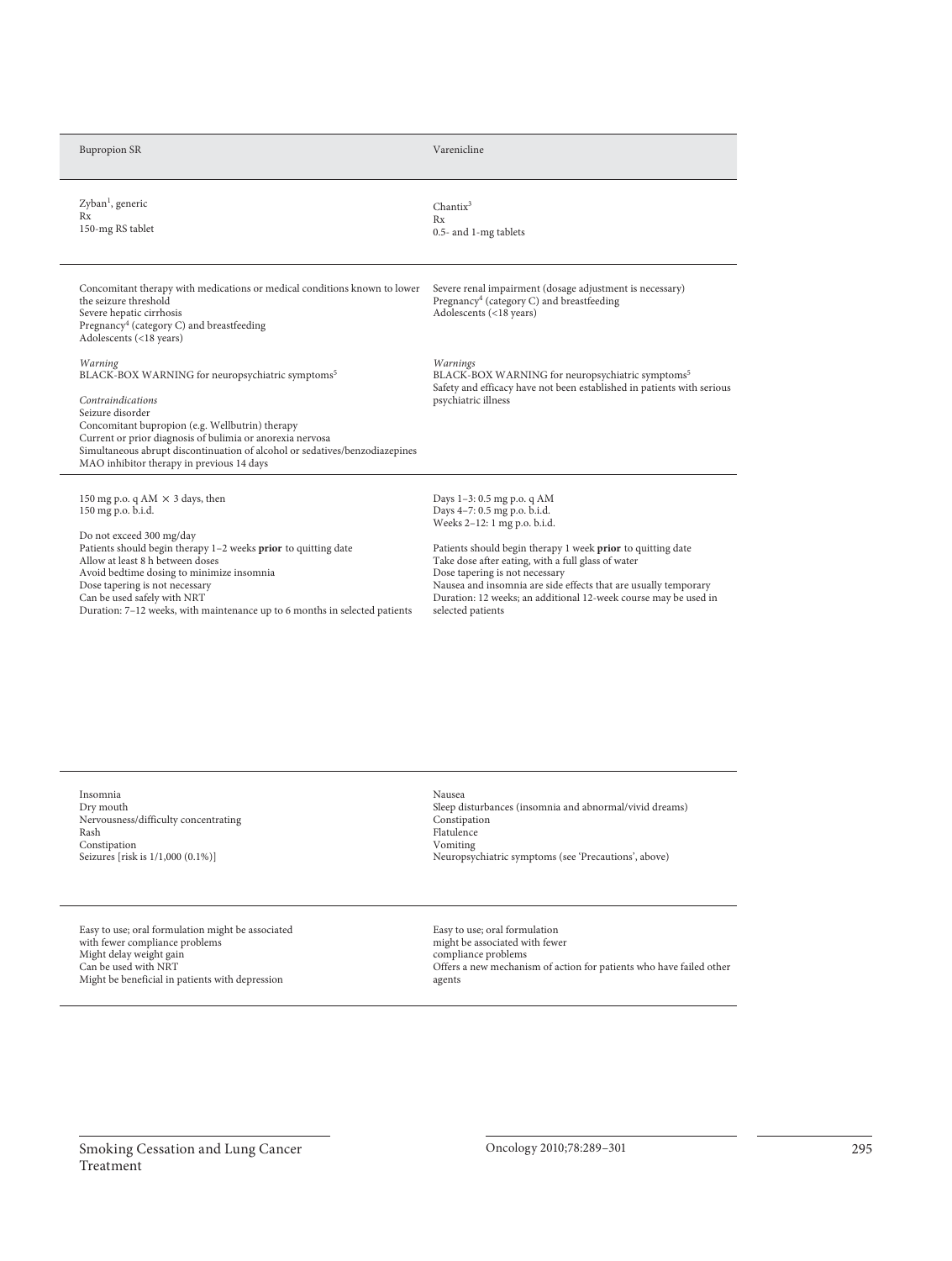#### **Table 2** (continued)

NRT formulations

| gum                                                                                                                                                                                                                                                         | lozenge                                                                                                                                                                                                                                                                                                                                                                                                                                                                                                                              | transdermal patch                                                                                                                                                                                     | nasal spray                                                                                                                                                                                                                                                                                                                                                                                                                                                                                                                                                                                                                                                                                                                                                                                                                                                                                          | oral inhaler                                                                                                                                                                                                                                                                                        |  |
|-------------------------------------------------------------------------------------------------------------------------------------------------------------------------------------------------------------------------------------------------------------|--------------------------------------------------------------------------------------------------------------------------------------------------------------------------------------------------------------------------------------------------------------------------------------------------------------------------------------------------------------------------------------------------------------------------------------------------------------------------------------------------------------------------------------|-------------------------------------------------------------------------------------------------------------------------------------------------------------------------------------------------------|------------------------------------------------------------------------------------------------------------------------------------------------------------------------------------------------------------------------------------------------------------------------------------------------------------------------------------------------------------------------------------------------------------------------------------------------------------------------------------------------------------------------------------------------------------------------------------------------------------------------------------------------------------------------------------------------------------------------------------------------------------------------------------------------------------------------------------------------------------------------------------------------------|-----------------------------------------------------------------------------------------------------------------------------------------------------------------------------------------------------------------------------------------------------------------------------------------------------|--|
| Disadvantages                                                                                                                                                                                                                                               |                                                                                                                                                                                                                                                                                                                                                                                                                                                                                                                                      |                                                                                                                                                                                                       |                                                                                                                                                                                                                                                                                                                                                                                                                                                                                                                                                                                                                                                                                                                                                                                                                                                                                                      |                                                                                                                                                                                                                                                                                                     |  |
| Need for frequent dosing can<br>compromise compliance<br>Might be problematic for patients<br>with significant dental work<br>Patients must use proper chewing<br>technique to minimize adverse<br>effects<br>Gum chewing may not be socially<br>acceptable | Need for frequent dosing can<br>compromise compliance<br>Gastrointestinal side effects (nausea,<br>hiccups, and heartburn) might be<br>bothersome                                                                                                                                                                                                                                                                                                                                                                                    | Patients cannot titrate the dose to<br>acutely manage withdrawal<br>symptoms<br>Allergic reactions to adhesive<br>might occur<br>Patients with dermatologic<br>conditions should not use the<br>patch | Need for frequent dosing can<br>compromise compliance<br>Nasal/throat irritation may<br>be bothersome<br>Patients must wait 5 min<br>before driving or operating<br>heavy machinery<br>Patients with chronic nasal<br>disorders or severe reactive<br>airway disease should not use<br>the spray                                                                                                                                                                                                                                                                                                                                                                                                                                                                                                                                                                                                     | Need for frequent dosing can<br>compromise compliance<br>Initial throat or mouth<br>irritation can be bothersome<br>Cartridges should not be<br>stored in very warm<br>conditions or used in very<br>cold conditions<br>Patients with underlying<br>bronchospastic disease must<br>use with caution |  |
| $Cost/day^6$<br>2 or 4 mg: USD 2.16-4.68<br>$(9$ pieces)                                                                                                                                                                                                    | 2 or 4 mg: USD 3.24-4.95<br>$(9$ pieces)                                                                                                                                                                                                                                                                                                                                                                                                                                                                                             | USD 1.90-3.89<br>$(1$ patch $)$                                                                                                                                                                       | <b>USD 3.92</b><br>$(8$ doses)                                                                                                                                                                                                                                                                                                                                                                                                                                                                                                                                                                                                                                                                                                                                                                                                                                                                       | <b>USD 7.32</b><br>(6 cartridges)                                                                                                                                                                                                                                                                   |  |
| ter (nonprescription product); $Rx = \text{prescription product.}$<br><sup>1</sup> Marketed by GlaxoSmithKine.<br><sup>3</sup> Marketed by Pfizer.                                                                                                          | Copyright © 1999-2009 The Regents of the University of California. Reproduced<br>with permission. For complete prescribing information, please refer to the manufactur-<br>ers' package inserts. Hx = History; MAO = monoamine oxidase; OTC = over-the-coun-<br><sup>2</sup> Transdermal patch formulation previously marketed as Habitrol.<br><sup>4</sup> The US Clinical Practice Guideline states that pregnant smokers should be en-<br>couraged to quit without medication based on insufficient evidence of effectiveness and |                                                                                                                                                                                                       | <sup>5</sup> In July 2009, the FDA mandated that the prescribing information for all bupro-<br>pion- and varenicline-containing products include a black-boxed warning highlighting<br>the risk of serious neuropsychiatric symptoms, including changes in behavior, hostility,<br>agitation, depressed mood, suicidal thoughts and behavior, and attempted suicide. Cli-<br>nicians should advise patients to stop taking varenicline or bupropion SR and contact a<br>healthcare provider immediately if they experience agitation, depressed mood, and any<br>changes in behavior that are not typical of nicotine withdrawal, or if they experience<br>suicidal thoughts or behavior. If treatment is stopped due to neuropsychiatric symp-<br>toms, patients should be monitored until the symptoms resolve.<br>the contract of the contract of the contract of the contract of the contract of |                                                                                                                                                                                                                                                                                                     |  |

theoretical concerns with safety. Pregnant smokers should be offered behavioral counseling interventions that exceed minimal advice to quit.

<sup>6</sup> Average wholesale price from Medi-Span Electronic Drug File (Indianapolis, Ind.; Wolters Kluwer Health, August 2009).

 There have been case reports of neuropsychiatric symptoms (behavior changes, agitation, depressed mood, and suicidal ideation or behavior) and reports of worsening of preexisting psychiatric illness. These reports are rare in comparison to the total number of patients using the medication [63] . Clinicians need to closely monitor for neuropsychiatric symptoms while patients are using varenicline and bupropion as smoking cessation aids [64] .

- Combination Pharmacotherapy. Data from randomized, controlled trials suggest that certain combinations of first-line cessation medications are efficacious in promoting long-term abstinence. As such, the 2008 Clinical Practice Guideline considers the following regimens to be appropriate first-line therapy in patients attempting to quit smoking [54] :
	- Combination NRT . Combination NRT according to Rx for Change [65] involves the use of a long-acting formulation (patch) in combination with a shortacting formulation (gum, lozenge, inhaler, or nasal spray). The long-acting formulation, which delivers relatively constant levels of the drug, is used to prevent the onset of severe withdrawal symptoms, and the short-acting formulation, which delivers nicotine at a faster rate, is used as needed to control withdrawal symptoms that may occur during po-

tential relapse situations (e.g. after meals, when under stress, or when around other smokers). A recent meta-analysis found that the nicotine patch in combination with a short-acting NRT formulation (gum, inhaler, or nasal spray) was significantly more effective than single-agent NRT. The odds of long-term ( $\geq 6$  months) cessation were 1.4 with combination therapy compared to monotherapy (95% CI 1.1–1.6) [65, 66] .

 – NRT and Bupropion SR . Combination therapy with bupropion SR and NRT has been evaluated in 3 long-term controlled trials. Patients receiving combination therapy in standard dosages were significantly more likely to quit than were patients randomized to the nicotine patch alone. The odds of long term  $(\geq 6$  months) abstinence were 1.3 with the combination therapy compared to the nicotine patch monotherapy (95% CI 1.0–1.8) [54] .

# **Tobacco Dependence Treatment for Cancer Patients**

 Patients with cancer may have higher levels of nicotine dependence, higher levels of co-morbidity, or more difficulty quitting, as well as poorer health and physical func-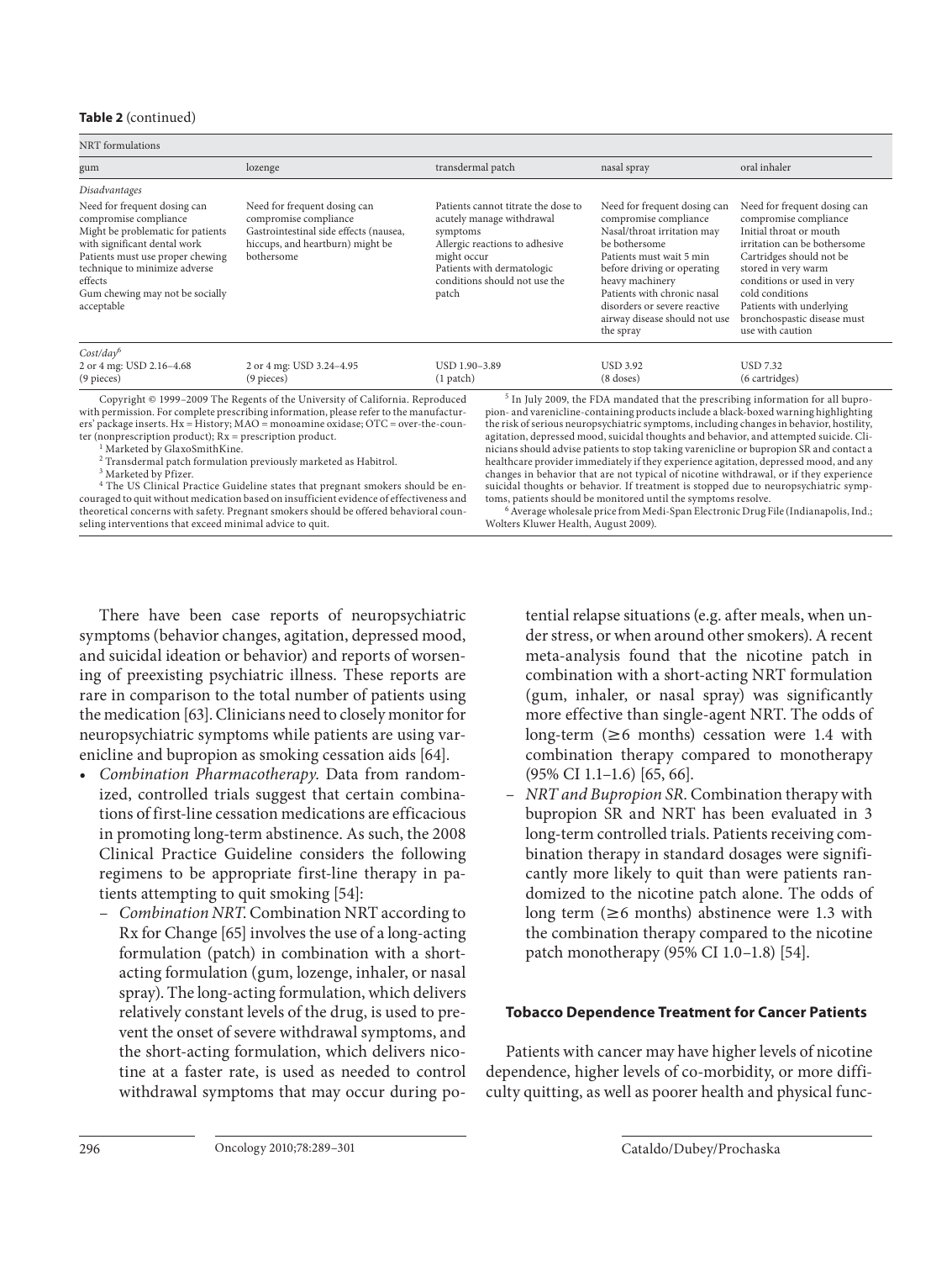#### Bupropion SR Varenicline

Seizure risk is increased Several contraindications and precautions preclude use in some patients (see 'Precautions', above)

May induce nausea in up to one third of patients Postmarketing surveillance data indicate potential for neuropsychiatric symptoms (see 'Precautions', above)

USD 3.62–7.78 (2 tablets)

USD 4.90–5.18 (2 tablets)

tioning, and more stress and emotional distress, suggesting the need for more intense or tailored programs [67, 68]. Given the impact of smoking on treatment (surgery, radiation, and chemotherapy), a patient's smoking status should be considered as part of the treatment decisions. Systematic advice received from multiple providers is more effective than advice from a single provider [54]. A stepped care approach may be useful for patients experiencing difficulty with quitting [52]. Schnoll et al. [69] highlighted the need for motivational smoking cessation interventions for cancer patients. They investigated the difference between cancer patients who enroll in smoking cessation programs and those that do not. Decliners were significantly more likely to have head and neck cancer (vs. lung cancer) and report a lower readiness to quit smoking. There are few randomized clinical trials investigating tobacco dependence treatment for lung cancer patients [70] .

#### **Tobacco Dependence Treatment for Highly Dependent Smokers**

 Tobacco dependence is a chronic disease and relapse is intrinsic to this disease. Lung cancer patients who smoke are, more often than not, highly dependent smokers. For the highly dependent smoker, tailored intensive interventions that combine behavioral interventions with pharmacologic cessation aides may be helpful [5]. Combination pharmacotherapy has also been found to be effective with highly dependent smokers [71]. Intensive interventions, however, may not be appropriate for all lung cancer patients, so other innovative interventions need to be considered. The use of telephone counseling has been shown to be effective among the general population and is now available in every state throughout the US (1-800-Quit-Now) [72] . Evidence has shown that proactive counseling helps motivated smokers stay abstinent and that 3 or more calls increase the odds of quitting compared with standard self-help or brief health care provider advice [73].

 Other literature that can inform tailored cessation counseling for lung cancer patients includes studies that have targeted older smokers. The mean age of lung cancer patients is 70 years [74]. Hall et al. [58] purport that treatment for older smokers needs to conceptualize tobacco dependence as a chronic disease; most smokers have multiple quitting attempts and relapse is the norm [75, 76]. Hall et al. achieved abstinence rates with older smokers of more than 55% at 24, 52, 64, and 104 weeks using bupropion and extended cognitive behavioral treatment.

Oncology 2010;78:289–301 297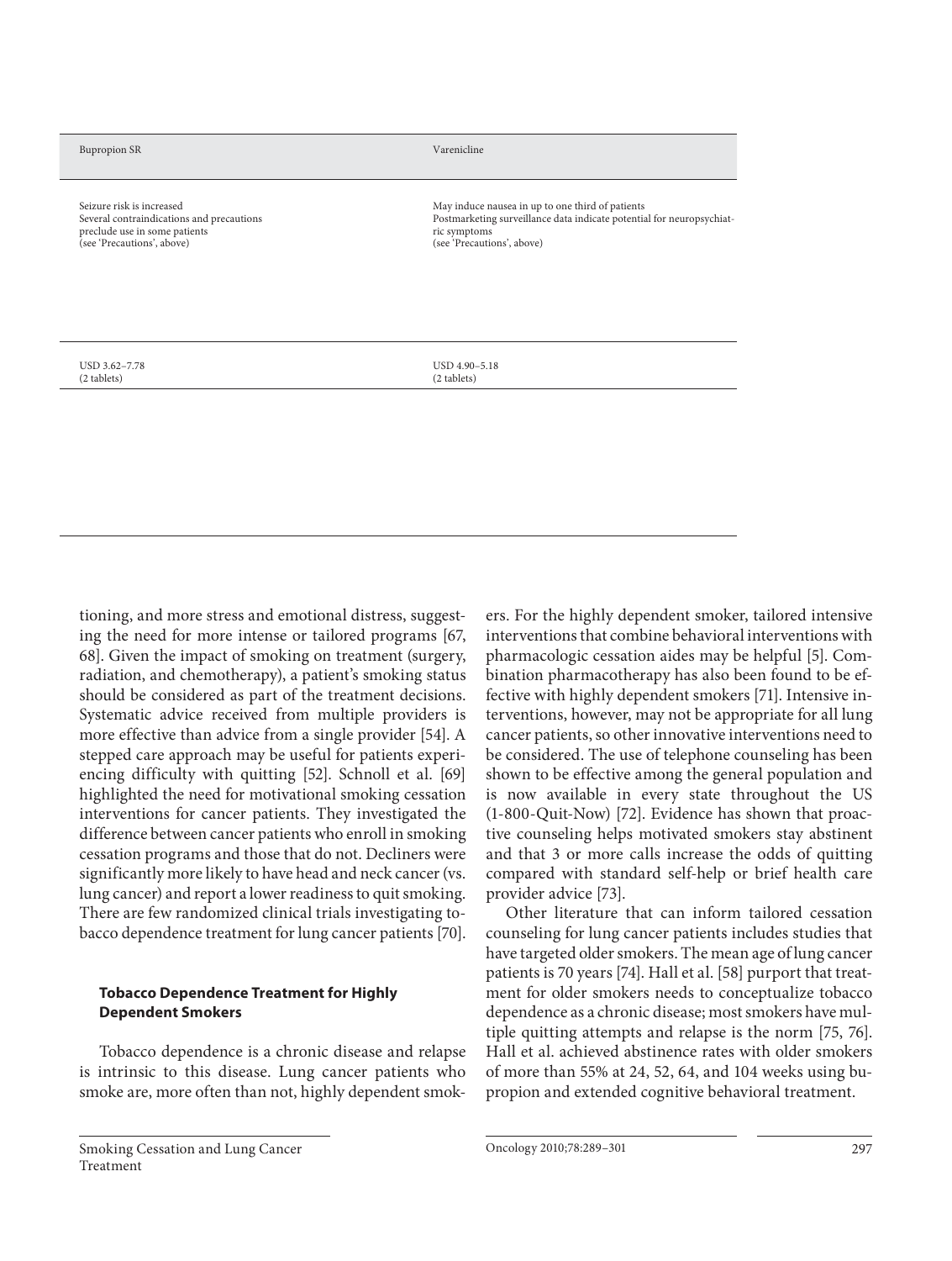# Treatment Factors Specific to Treating Smokers with Lung Cancer

 Only 3 smoking cessation intervention studies have been conducted with diagnosed lung cancer patients [45, 77, 78]. In 1997, a smoking cessation intervention was evaluated among patients with lung cancer during hospitalization. Upon admission, 87% of the subjects expressed intent to quit smoking in the next month. The intervention included only 15 subjects and consisted of 3 daily 20- to 30-min visits and 5 weekly follow-up phone calls. At 6 weeks postintervention, 14 (93%) subjects reported making at least 1 quitting attempt and 40% were confirmed abstinent. The finding suggested that a more intensive intervention can succeed and would be of interest to lung cancer patients [55]. Browning et al. [77] evaluated the effectiveness of a smoking cessation intervention that included face-to-face and phone follow-up behavioral interventions with 14 patients with lung cancer. The number of subjects using NRT was not noted and only 3 subjects used bupropion. Cox et al. [45] found that nicotine dependence treatment is effective for patients with a lung cancer diagnosis and that the majority of lung cancer patients were motivated to quit smoking. The 6-month tobacco abstinence rate was 22% for the lung cancer patients compared with 14% for the control patients ( $p =$ 0.024). The intervention involved a brief consultation with a cessation counselor and a treatment plan individualized to the patient's needs. Data on the type of recommended interventions and whether patients adhered to these recommendations were not entered into the database. None of the interventions studied in the literature met the US Public Health Service Guidelines recommendation for a combination of both behavioral and pharmacologic treatment [54].

 There are several additional features based on the 2008 guidelines for smoking cessation [54] to consider when treating tobacco dependence in patients with lung cancer.

• Motivation. Improving one's health may not be the most effective motivational factor; however, providing information about the short-term and long-term benefits of smoking cessation during lung cancer treatment is essential. Evidence suggests that the majority of lung cancer patients are motivated to stop smoking [45]. Although a diagnosis of lung cancer is assumed to be a strong motivator, lung cancer patients who smoke are at various stages of readiness to quit. For the lung cancer patient the time of diagnosis provides a window of opportunity where receptivity to a smoking cessation attempt may be increased. However, if this opportunity is not realized at the time of diagnosis the health care provider needs to continue to ask and assess for readiness throughout the course of treatment. Previous attempts at smoking cessation can be framed as opportunities to discover effective strategies for successful cessation. Tone and manner should convey a concern for the patient's well-being as well as a commitment to help him or her quit, when the patient is ready. The message is: 'It's important that you quit as soon as possible, and I can help you.' For those patients willing to quit, extended treatment has been found to be the most effective with older smokers and is essential for lung cancer patients; smoking cessation should be an integral part of the entire course of lung cancer treatment [58].

- Stigma and Self-Blame. Anecdotal evidence suggests that stigma is an important factor in the care of lung cancer patients [79]. Whether they smoked or not, lung cancer patients reported stigmatization from clinicians, as well as family members and friends, because the disease is strongly associated with smoking [79]. Smokers have become a marginalized part of society [80]. Current and former smokers have identified several factors that contribute to perceptions of LCS including: perceptions of smoking as a choice, not an addiction; discrimination perpetrated against smokers through no-smoking policies, and perceptions that smokers are less educated [80]. Recently, with the development of the lung cancer stigma scale, there is empirical evidence that lung cancer patients experience significant levels of perceived stigma whether or not they are current or past smokers. Stigma had a strong significant correlation with increased depression and diminished QOL [Cataldo et al., unpubl. data]. Education about coping strategies to deal with self-blame and stigma needs to be incorporated into the smoking cessation intervention.
- Mood Management. As a result of a lung cancer diagnosis, patients often experience increased psychological distress, increased feelings of burden, stress, and stigmatization [81–84]. Lung cancer patients experience more psychological distress than other cancer patients, making mood management an essential aspect of treatment. It is important to evaluate and treat the patient for mood disorders and assist patients in the identification of effective coping strategies. Coping strategies are an essential part of smoking cessation for lung cancer patients.
- Smoke-Free Homes. Considerable evidence suggests that having a smoke-free home may be associated with increased successful quitting [85-87]. Smokers who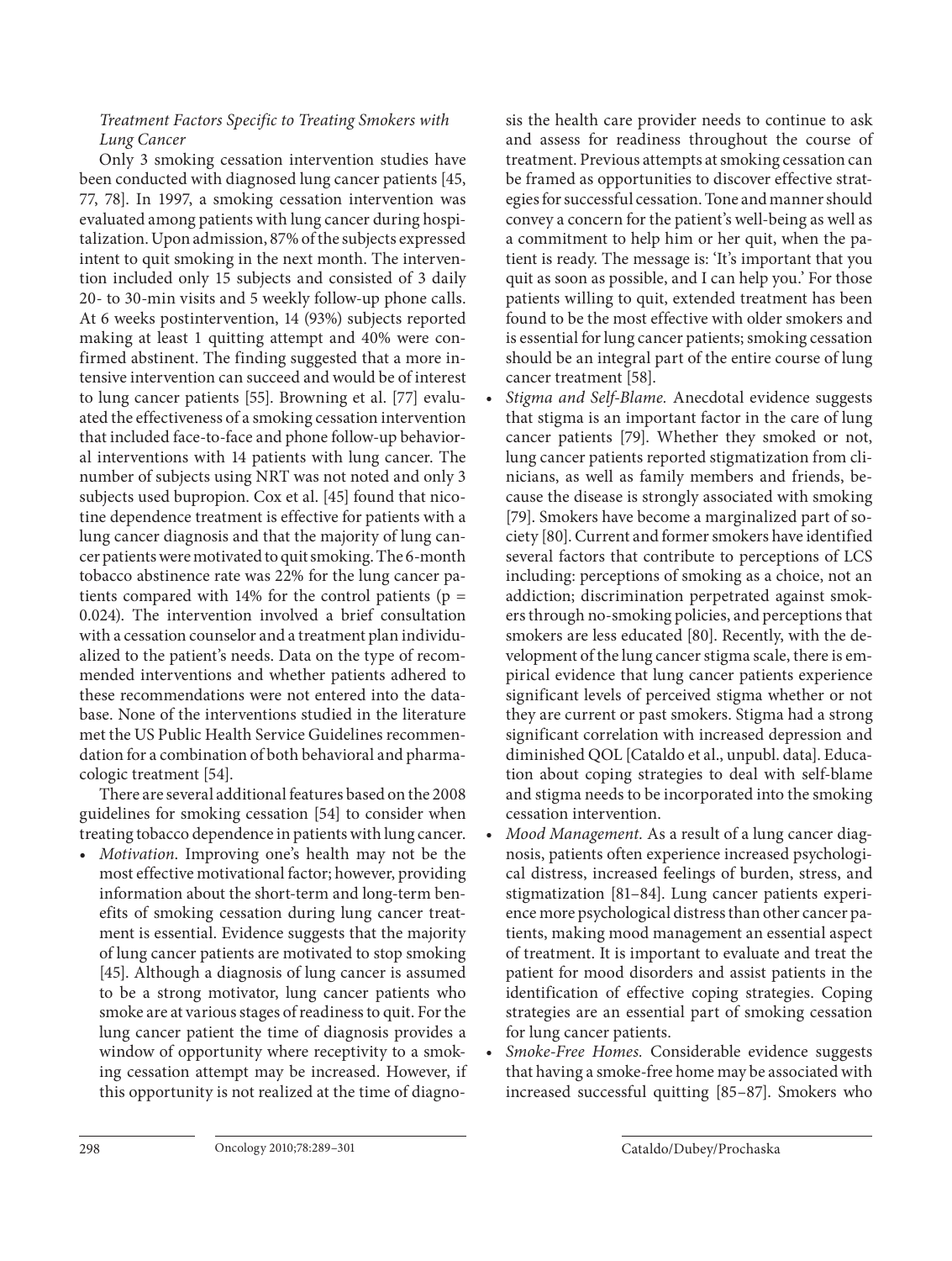adopt a smoke-free home are almost 5 times more likely to quit for  $\geq 90$  days [87]. It is important to explain the impact of second-hand smoke on the health of pets and others and to encourage a contract for a smokefree environment to be signed by the patient and their significant circle.

Social Support. Little perceived social support has been found to predict smoking relapse [88–90]. It is important to include in the intervention management a current support network and to identify those supporting cessation and smoking. Bottoroff et al. [81] investigated continued family smoking after lung cancer diagnosis and found that clinicians need to focus on collective behavior in the family setting to understand processes that influence health behavior changes. It is important to assist patients in finding ways to elicit positive support and handle negative support. Research suggests that partner involvement in smoking cessation may encourage long-term abstinence. Park et al. [91] found that interventions to enhance partner support showed the most promise when implemented with live-in, married, and equivalent-to-married partners. They concluded that such interventions should focus on enhancing supportive behaviors, while minimizing behaviors critical of smoking. A strong predictor of relapse is having another smoker in the home [87]. Lung cancer patients often live with a smoker; treating a dyad or more than 1 smoker in a home may increase the chances of smoking abstinence success.

#### **Conclusion**

 The lung cancer experience is unique in many ways (with issues of self-blame and stigma, anticipated short survival time, and increased symptom burden and distress), the lung cancer patient who smokes is highly dependent on tobacco while faced with an urgent life crisis; research is needed to develop effective and tailored smoking cessation interventions. Given the prevalence of lung cancer patients who smoke and the significant benefits of smoking cessation, cancer care providers need to offer full support and tobacco dependence treatment that is tailored to patients' specific needs. Intensive and extended tobacco cessation programs, including counseling with behavioral therapy and the use of nicotine replacement and combined pharmacology with extended followup, are highly efficacious, cost-effective, and a critical component of quality lung cancer care.

#### **Acknowledgements**

 This research was supported by California Tobacco-Related Disease Research Program (TRDRP) grants 16RT-0149 and 17RT-0077, National Institute of Drug Addiction grant K23-DA018691, and National Institute of Nursing Research grant NR011934-01.

#### **References**

- 1 US Cancer Statistics Working Group: United States Cancer Statistics: 2004 Incidence and Mortality. Atlanta, US Department of Health and Human Services, Centers for Disease Control and Prevention and National Cancer Institute, 2007.
- 2 American Cancer Society: Cancer Facts and Figures – 2007. Atlanta, American Cancer Society, 2007.
- 3 Cox LS, Africano NL, Tercyak KP, Taylor KL: Nicotine dependence treatment for patients with cancer. Cancer 2003; 98: 632–644.
- 4 Centers for Disease Control and Prevention (CDC): State-specific prevalence of current cigarette smoking among adults and secondhand smoke rules and policies in homes and workplaces – United States 2005. MMWR Morb Mortal Wkly Rep 2006; 55: 1148–1151.
- 5 Cooley ME, Sipples RL, Murphy M, Sarna L: Smoking cessation and lung cancer: oncolo-

gy nurses can make a difference. Semin Oncol Nurs 2008; 24: 16–26.

- 6 Dresler CM: Is it more important to quit smoking than which chemotherapy is used? Lung Cancer 2003; 39: 119–124.
- 7 Fox JL, Rosenzweig KE, Ostroff JS: The effect of smoking status on survival following radiation therapy for non-small cell lung cancer. Lung Cancer 2004; 44: 287–293.
- 8 Sanderson C, Africano N, Tercyak K: Nicotine dependence treatment for patients with cancer. Cancer 2003;98:632-634.
- 9 Sardari Nia P, Weyler J, Colpaert C, Vermeulen P, Marck EV, Schil PV: Prognostic value of smoking status in operated nonsmall cell lung cancer. Lung Cancer 2005; 47: 351–359.
- 10 Parsons A, Daley A, Begh R, Aveyard P: Influence of smoking cessation after diagnosis of early stage lung cancer on prognosis: sys-

tematic review of observational studies with meta-analysis. BMJ 2010; 340:b5569.

- 11 Cataldo JK: Smoking and aging: breaking through the barriers. J Gerontol Nurs 2007;  $33:32-41$ .
- 12 Ries LAG, Melbert D, Krapcho M, et al: SEER Cancer Statistics Review, 1975–2004, National Cancer Institute, Bethesda, MD, based on November 2006 SEER data submission, posted to the SEER Web site, 2007.
- 13 Molina JR, Yang P, Cassivi SD, Schild SE, Adjei AA: Non-small cell lung cancer: epidemiology, risk factors, treatment, and survivorship. Mayo Clin Proc 2008; 83: 584–594.
- 14 Croghan IT, Schroeder DR, Hays JT, Eberman KM, Patten CA, Berg EJ, et al: Nicotine dependence treatment: perceived health status improvement with 1-year continuous smoking abstinence. Eur J Public Health 2005; 15: 251–255.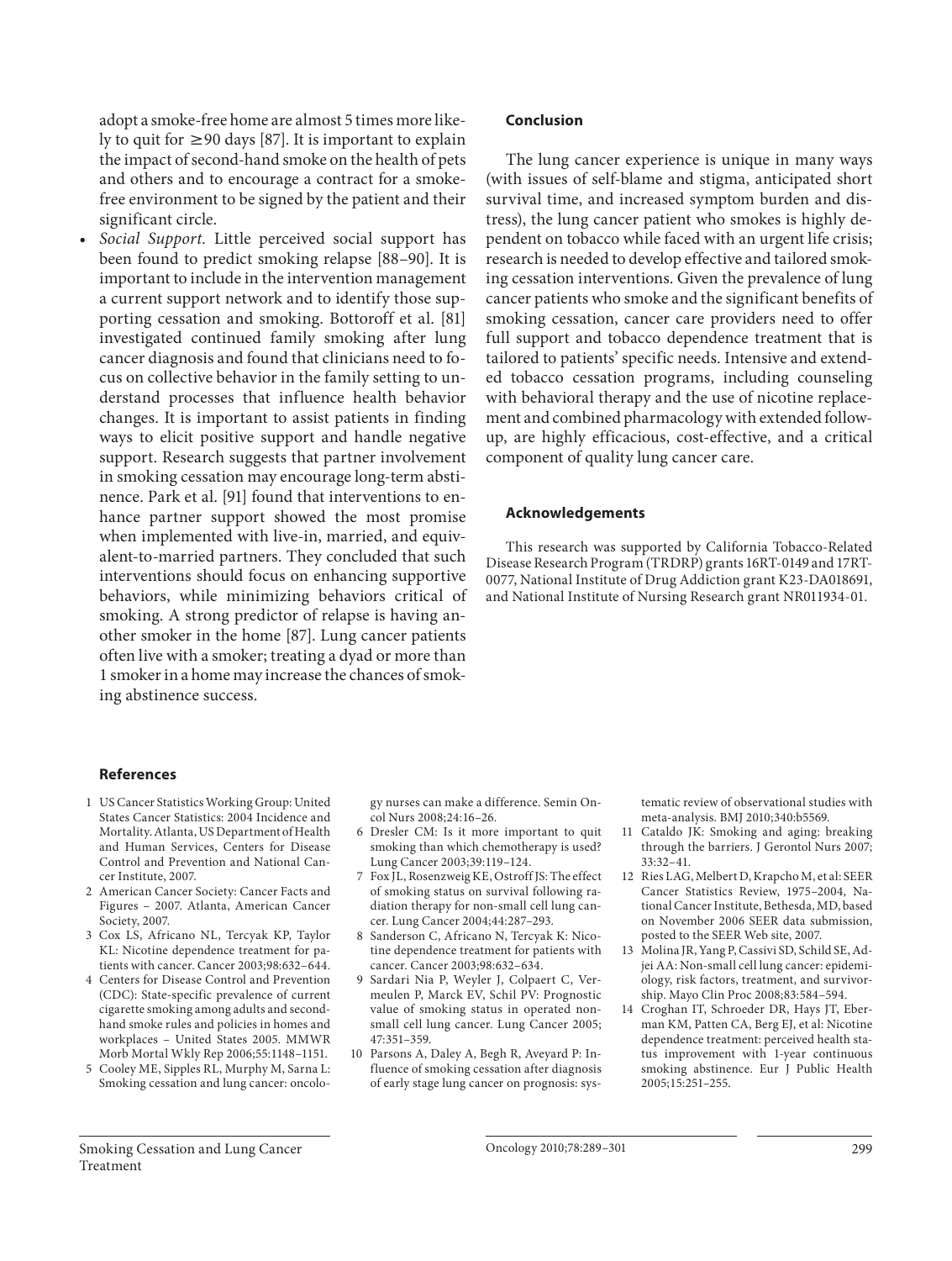- 15 Slatore CG, Au DH, Hollingworth W: Costeffectiveness of a smoking cessation program implemented at the time of surgery for lung cancer. J Thorac Oncol 2009; 4: 499–504.
- 16 de Moor J, Elder K, Emmons KM: Smoking prevention and cessation interventions for cancer survivors. Semin Oncol Nurs 2008;  $24.180 - 192$
- 17 US Department of Health and Human Services: Clinical Practice Guideline: Treating Tobacco Use and Dependence. A Report from the Surgeon General. US Department of Health and Human Services Public Health Services, Office. Washington, 2000.
- 18 Sarna L, Padilla G, Holmes C, Tashkin D, Brecht ML, Evangelista L: Quality of life of long-term survivors of non-small-cell lung cancer. J Clin Oncol 2002;20:2920-2929.
- 19 Stewart A, King A, Killen J: Does smoking cessation improve health-related quality of life? Ann Behav Med 1995; 17: 331–338.
- 20 Garces YI, Yang P, Parkinson J, Zhao X, Wampfler JA, Ebbert JO, et al: The relationship between cigarette smoking and quality of life after lung cancer diagnosis. Chest 2004; 126: 1733–1741.
- 21 Baser S, Shannon V, Eapen G, Jimenez C, Onn A, Lin E, et al: Smoking cessation after diagnosis of lung cancer is associated with a beneficial effect on performance status. Chest 2006; 130: 1784–1790.
- 22 Cooley ME: Symptoms in adults with lung cancer: a systematic research review. J Pain Symptom Manage 2000; 19: 137–153.
- 23 Huang J, Behrens C, Wistuba I, Gazdar AF, Jagirdar J: Molecular analysis of synchronous and metachronous tumors of the lung: impact on management and prognosis. Ann Diagn Pathol 2001; 5: 321–329.
- 24 Trousse D, Barlesi F, Loundou A, Tasei AM, Doddoli C, Giudicelli R, et al: Synchronous multiple primary lung cancer: an increasing clinical occurrence requiring multidisciplinary management. J Thorac Cardiovasc Surg 2007; 133: 1193–1200.
- 25 Tucker MA: Second primary cancers related to smoking and treatment of small-cell lung cancer. Lung Cancer Working Cadre. J Natl Cancer Inst 1997; 89: 1782–1788.
- 26 Richardson GE, Tucker MA, Venzon DJ, Linnoila RI, Phelps R, Phares JC, et al: Smoking cessation after successful treatment of small-cell lung cancer is associated with fewer smoking-related second primary cancers. Ann Intern Med 1993; 119: 383–390.
- 27 Do KA, Johnson MM, Doherty DA, Lee JJ, Wu XF, Dong Q, et al: Second primary tumors in patients with upper aerodigestive tract cancers: joint effects of smoking and alcohol (United States). Cancer Causes Control 2003; 14: 131–138.
- 28 Rice D, Kim HW, Sabichi A, Lippman S, Lee JJ, Williams B, et al: The risk of second primary tumors after resection of stage I nonsmall cell lung cancer. Ann Thorac Surg 2003; 76:1001–1008.
- Johnson BE: Second lung cancers in patients after treatment for an initial lung cancer. J Natl Cancer Inst 1998;90:1335-1345.
- 30 Hoffmann D, Hoffmann I: The changing cigarette, 1950–1995. J Toxicol Environ Health 1997;50:307-364.
- 31 Zevin S, Benowitz NL: Drug interactions with tobacco smoking: an update. Clin Pharmacokinet 1999;36:425-438.
- 32 Benowitz NL: The role of nicotine in smoking-related cardiovascular disease. Prev Med 1997; 26: 412–417.
- 33 Xu J, Huang H, Pan C, Zhang B, Liu X, Zhang L: Nicotine inhibits apoptosis induced by cisplatin in human oral cancer cells. Int J Oral Maxillofac Surg 2007; 36: 739–744.
- 34 Dasgupta P, Rizwani W, Pillai S, Kinkade R, Kovacs M, Rastogi S, et al: Nicotine induces cell proliferation, invasion and epithelialmesenchymal transition in a variety of human cancer cell lines. Int J Cancer 2009; 124: 36–45.
- 35 Gritz ER, Vidrine DJ, Lazev AB: Smoking cessation in cancer patients: never too late to quit; in Given B, Given CW, Champion V, Kozachik S, Devoss D (eds): Evidence-Based Cancer Care and Prevention: Behavioral Interventions. New York, Springer, 2003, pp 107–140.
- 36 Fujisawa T, Iizasa T, Saitoh Y, Sekine Y, Motohashi S, Yasukawa T, et al: Smoking before surgery predicts poor long-term survival in patients with stage I non-small-cell lung carcinomas. J Clin Oncol 1999; 17: 2086–2091.
- 37 Lippman SM, Lee JJ, Karp DD, Vokes EE, Benner SE, Goodman GE, et al: Randomized phase III intergroup trial of isotretinoin to prevent second primary tumors in stage I non-small-cell lung cancer. J Natl Cancer Inst 2001;93:605-618.
- 38 Ebbert JO, Yang P, Vachon CM, Vierkant RA, Cerhan JR, Folsom AR, et al: Lung cancer risk reduction after smoking cessation: observations from a prospective cohort of women. J Clin Oncol 2003;21:921-926.
- 39 Videtic GM, Stitt LW, Dar AR, Kocha WI, Tomiak AT, Truong PT, et al: Continued cigarette smoking by patients receiving concurrent chemoradiotherapy for limited-stage small-cell lung cancer is associated with decreased survival. J Clin Oncol 2003; 21: 1544– 1549.
- 40 Tammemagi CM, Neslund-Dudas C, Simoff M, Kvale P: Smoking and lung cancer survival: the role of comorbidity and treatment. Chest 2004;125:27-37.
- 41 Moller A, Villebro N, Pedersen T, et al: Effect of preoperative smoking intervention on postoperative complications: a randomised clinical trial. Lancet 2002; 359: 114–117.
- 42 Yildizeli B, Fadel E, Mussot S, Fabre D, Chataigner O, Dartevelle PG: Morbidity, mortality, and long-term survival after sleeve lobectomy for non-small cell lung cancer. Eur J Cardiothorac Surg 2007;31:95-102.
- 43 Suzuki M, Otsuji M, Baba M, Saitoh Y, Iizasa T, Shibuya K, et al: Bronchopleural fistula after lung cancer surgery: multivariate analysis of risk factors. J Cardiovas Surg (Torino) 2002; 43: 263–267.
- 44 Barrera R, Shi W, Amar D, Thaler HT, Gabovich N, Bains MS, et al: Smoking and timing of cessation: impact on pulmonary complications after thoracotomy. Chest 2005; 127: 1977–1983.
- 45 Cox LS, Patten CA, Ebbert JO, Drews AA, Croghan GA, Clark MM, et al: Tobacco use outcomes among patients with lung cancer treated for nicotine dependence. J Clin Oncol 2002; 20: 3461–3469.
- 46 van der Bol JM, Mathijssen RHJ, Loos WJ, Friberg LE, van Schaik RH, de Jonge MJ, et al: Cigarette smoking and irinotecan treatment: pharmacokinetic interaction and effects on neutropenia. J Clin Oncol 2007;25: 2719–2726.
- 47 Mohan A, Singh P, Kumar S, Zoltan S, Mohan C, Pathak AK, et al: Effect of change in symptoms, respiratory status, nutritional profile and quality of life on response to treatment for advanced non-small cell lung cancer. Asian Pac J Cancer Prev 2008;9:557-562.
- 48 Shepherd FA, Rodrigues Pereira J, Ciuleanu T, Tan EH, Hirsh V, Thongprasert S, et al: Erlotinib in previously treated non-smallcell lung cancer. N Engl J Med 2005; 353: 123– 132.
- 49 Hughes AN, O'Brien M, Petty W, Chick J, Rankin E, Woll, et al: Overcoming CYP1A1/1A2 mediated induction of metabolism by escalating erlotinib dose in current smokers. J Clin Oncol 2009; 27: 1220–1226.
- 50 Monson J, Stark P, Reilly J: Clinical radiation pneumonitis and radiographic changes after thoracic radiation therapy for lung carcinoma. Cancer 1998;82:842-850.
- 51 Sarihan S, Ercan I, Saran A, Çetintas SK, Akalin H, Engin K: Evaluation of infections in non-small cell lung cancer patients treated with radiotherapy. Cancer Detect Prev 2005; 29: 181–188.
- 52 Gritz ER, Fingeret MC, Vidrine DJ, Lazev AB, Mehta NV, Reece GP: Successes and failures of the teachable moment: smoking cessation in cancer patients. Cancer 2006; 106: 17–27.
- 53 Myrdal G, Valtysdottir S, Lambe M, Stahle E: Quality of life following lung cancer surgery. Thorax 2003; 58: 194–197.
- 54 Fiore M, Jaén C, Baker TB: Treating Tobacco Use and Dependence: 2008 Update. Clinical Practice Guideline. Rockville, US Department of Health and Human Services. Public Health Service, 2008.
- 55 Henningfield JE, Fant RV, Buchhalter AR, Stitzer ML: Pharmacotherapy for nicotine dependence. CA Cancer J Clinic 2005;55: 281–299.